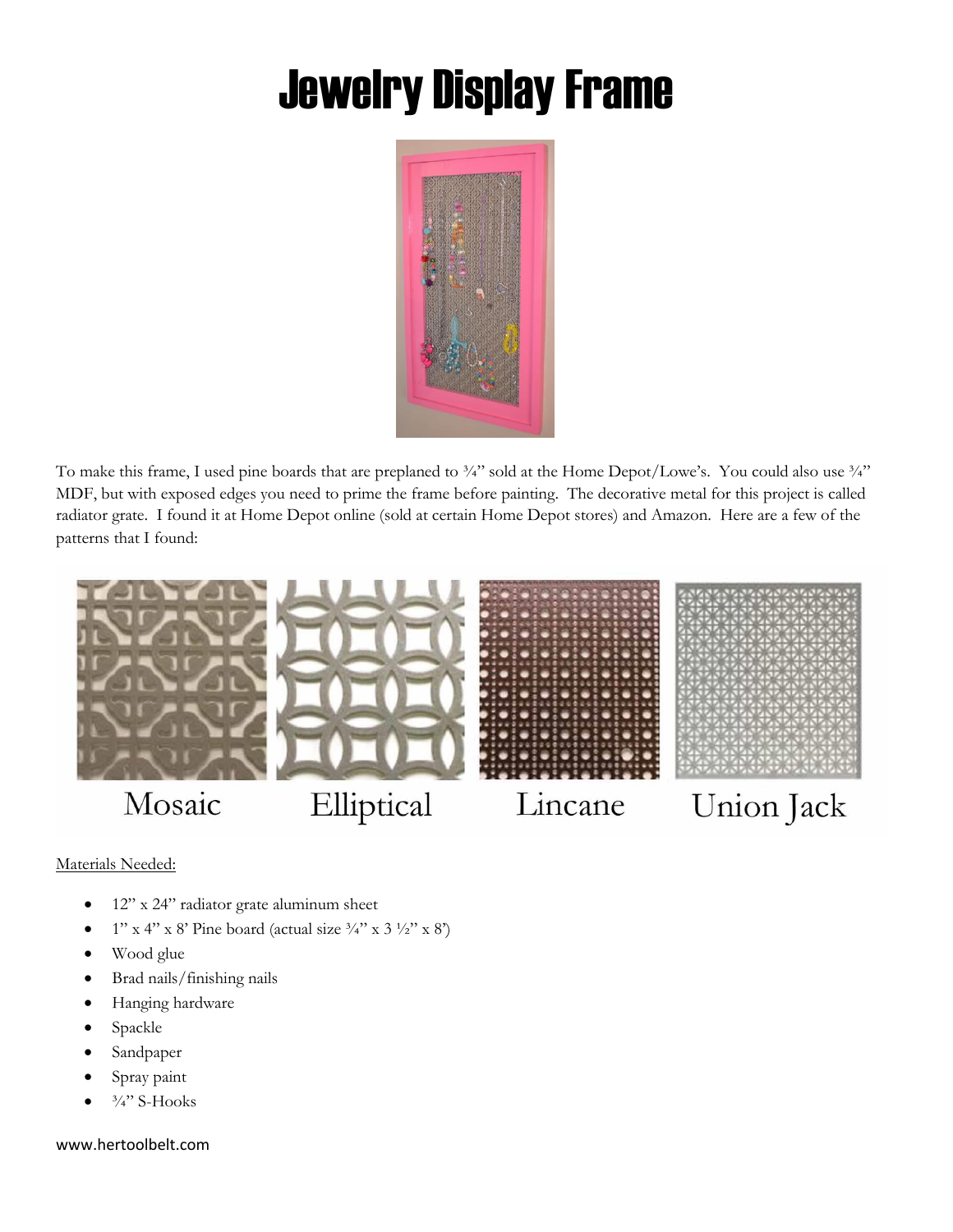## Cut List:

 Qty Dimension Material 2 26" x 1.5" Pine board  $(3/4"$  thick) 2 23" x 1.5" Pine board  $(3/4"$  thick) 2 15  $\frac{1}{2}$  x 1.5" Pine board (3/4" thick) 2 14" x 1.5" Pine board  $(3/4"$  thick)



In the 14" x 1.5" and the 23" x 1.5" boards cut a dado joint along one long edge of each board. The dado joint should be ½" deep and the width of the saw blade (approx. 1/8") and started 5/16" from the edge. See ref.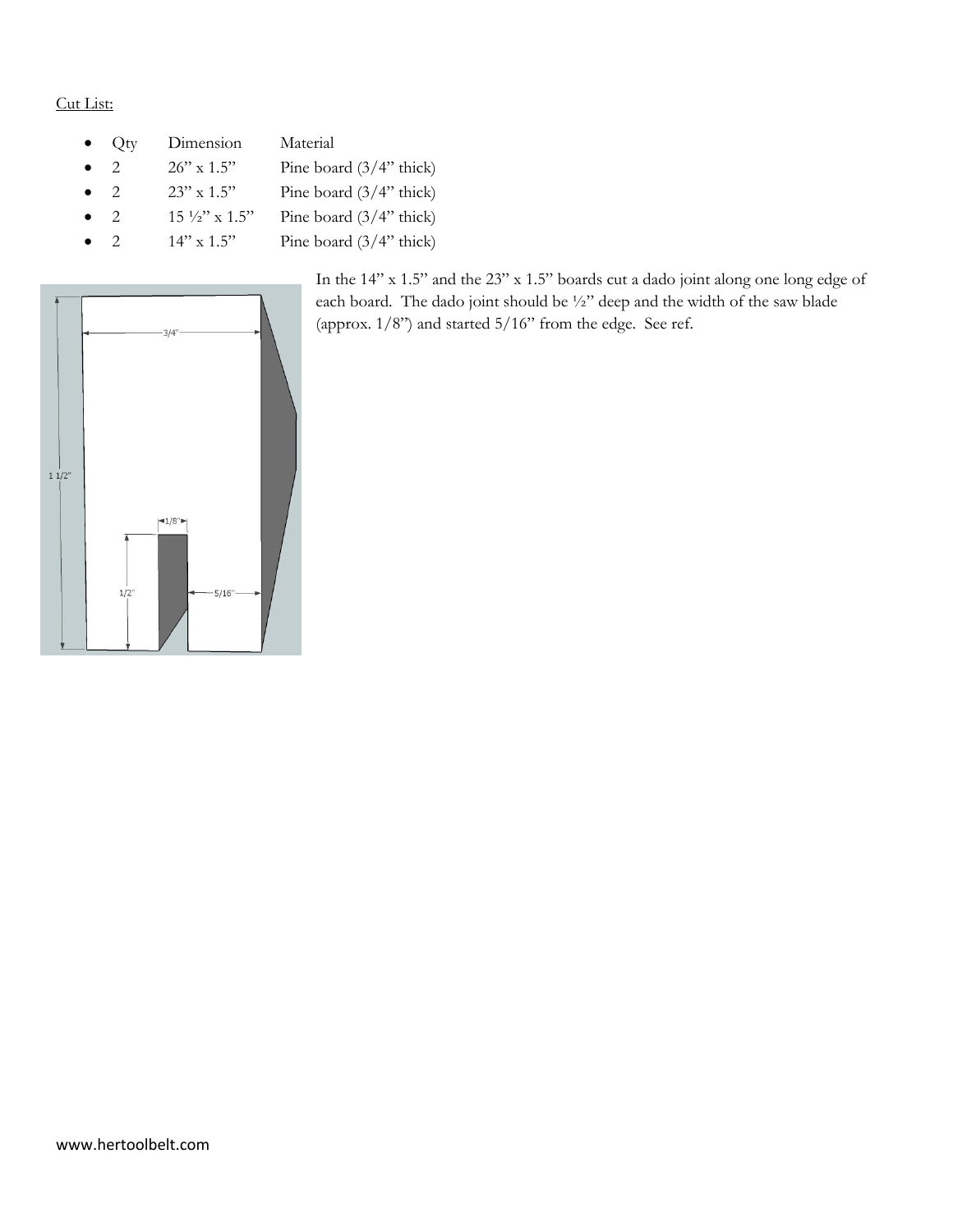

## **1 Frame Dimensions**



Using a Kreg jig (or pocket screw jig), drill a pocket hole in both ends of the back side of the 23" x 1.5" boards approx. ½" from the edge (opposite edge from the dado joint).

Build the inner frame around the radiator grate. Glue the joining edges and screw together using the 4 pocket holes.



www.hertoolbelt.com